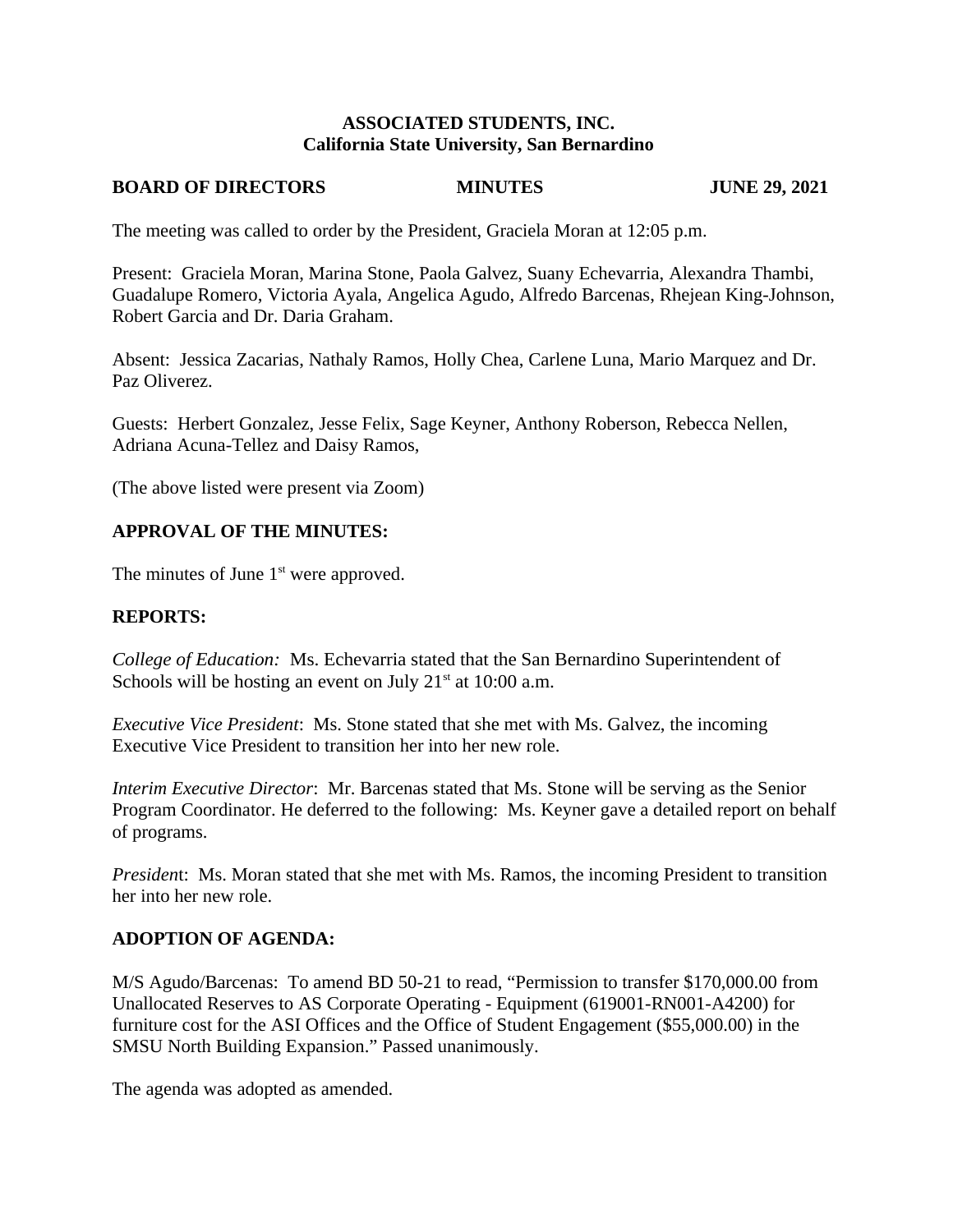Ms. Moran passed the gavel to Ms. Stone.

Ms. Stone returned the gavel to Ms. Moran.

## **OPEN FORUM:**

Mr. Felix commended the Board for their hard work.

### **NEW BUSINESS:**

BD 50-21 M/S Barcenas/Ayala: Permission to transfer \$170,000.00 from Unallocated Reserves to AS Corporate Operating - Equipment (619001-RN001-A4200) for furniture cost for the ASI Offices and the Office of Student Engagement (\$55,000.00) in the SMSU **North Building Expansion.** 

Mr. Barcenas deferred to Ms. Nellen who gave a presentation on the ASI furniture package.

Ms. Ayala inquired whether the break room has a sink. Ms. Nellen deferred to Mr. Roberson who stated that there is no sink.

Discussed ensued.

Mr. Roberson stated that ASI will have a storage space in the SMSU East.

Ms. Ayala stated that the Finance Committee amended the item to include the Office of Student Engagement (OSE) so that they would be able to furnish their new office to serve students.

Mr. Barcenas stated that it is the student's decision to approve the item. The funds will be used for furniture. OSE has not asked ASI for funding, however, if they do not have funds to purchase furniture, they will take it out of programming. The Finance Committee amended the item to allow OSE to serve students without making any cuts to their programming.

Ms. Galvez stated that it is important to support OSE to better serve students.

Ms. Stone stated that the pricing holds until July  $1<sup>st</sup>$ , after that the price will go up.

Ms. Echevarria stated that the Board should do their due diligence by asking questions regarding student fees. She inquired whether OSE set money aside to purchase furniture. She stated that she does not want OSE to sacrifice services to purchase furniture.

Mr. Felix stated that it was communicated to ASI that the SMSU would cover the furniture for ASI and OSE, however, it was found that the SMSU would not be able to fund the furniture. The information was never communicated via email; it was only communicated verbally. He explained that ASI set aside \$200,000.00 to ensure funds were available to purchase furniture, unfortunately OSE was unable to do so.